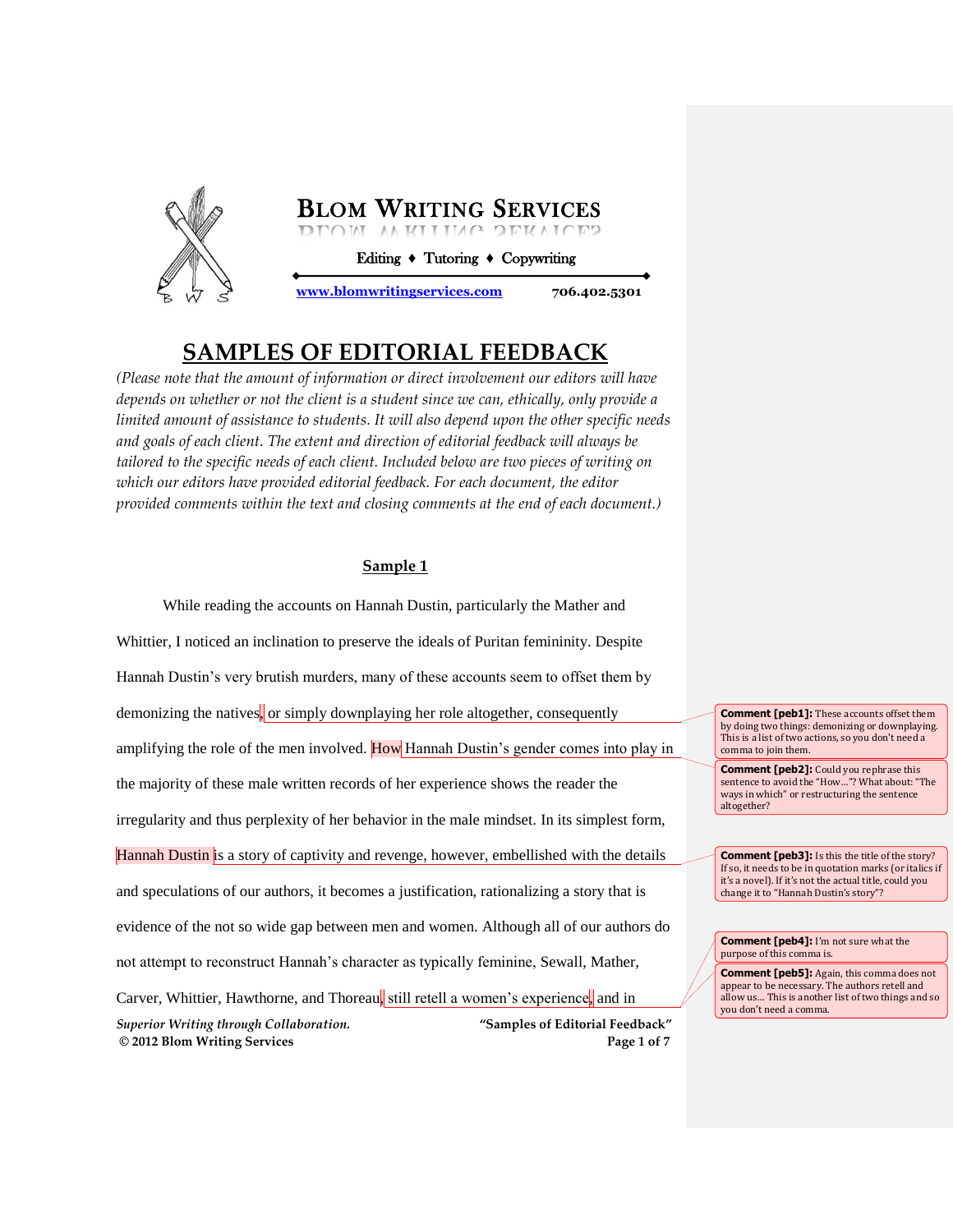

…

…

**BLOM WRITING SERVICES**  Editing **♦** Tutoring **♦** Copywriting **[www.blomwritingservices.com](file:///H:/Paul) 706.402.5301**

doing so allow us to peek into the conscience of these male Puritans in order to better understand gender identity in the  $17<sup>th</sup>$  and  $18<sup>th</sup>$  centaury.

Recorded in his diary in 1697, Samuel Sewall's brief narrative was the first and most straightforward account of **Dustan**'s captivity, but barely gave the reader any indication of Hannah's character at all. Instead of focusing on the Dustan's, Sewall focuses on the men in the story, specifically the captive Samuel Lenardson and the native that would be her master. Although his writing seems to withhold a personal opinion, he makes a point to write the **natives** religious preference, saying, "He told her, that when he prayed [in] the English way, he thought that was good: but now he found the French way better," (Sewall, 344) considering the rivalry between the French, who represented Catholicism, and the British, who represented Puritan beliefs, this conversion was most likely offensive to the Puritan legislator and consequently would justify Hannah's…

Ironically, this account serves as a better disguise of Hannah's brutality than the more detailed  $18<sup>th</sup>$  centenary accounts, which push her gender to the forefront with their justifications for her.

*Superior Writing through Collaboration.* **"Samples of Editorial Feedback" © 2012 Blom Writing Services Page 2 of 7** Again, arriving to the part in the plot where Thomas takes his flee, abandoning Hannah and their infant, Hawthorne covers up his indiscretion at once, stating, "At this

**Comment [peb6]:** Be sure to reread your paper carefully for little errors like misplaced commas and misspellings. I think here you mean "century."

**Comment [peb7]:** You've switched now from "Dustin" with an "i" to Dustan with an "a."

**Comment [peb8]:** You only need a comma with a coordinating conjunction (and, or, for, but, yet, so) if you're using the conjunction to join two independent clauses (two things that could each stand alone as complete sentences).

**Comment [peb9]:** Remember that possessives need apostrophes.

**Comment [peb10]:** MLA does not want a comma in between the author's last name and the page number. Furthermore, a period should follow the ending parenthesis since this is the end of the sentence; …" (Sewall 344). Considering…

**Comment [peb11]:** This appears to be the beginning of a new sentence, so you need the proper punctuation and capitalization.

**Comment [peb12]:** This entire paragraph is a page long, which is quite lengthy for a single paragraph. Is there any way you can break this into separate paragraphs? Is there a place somewhere in this paragraph where you shift to a slightly different idea?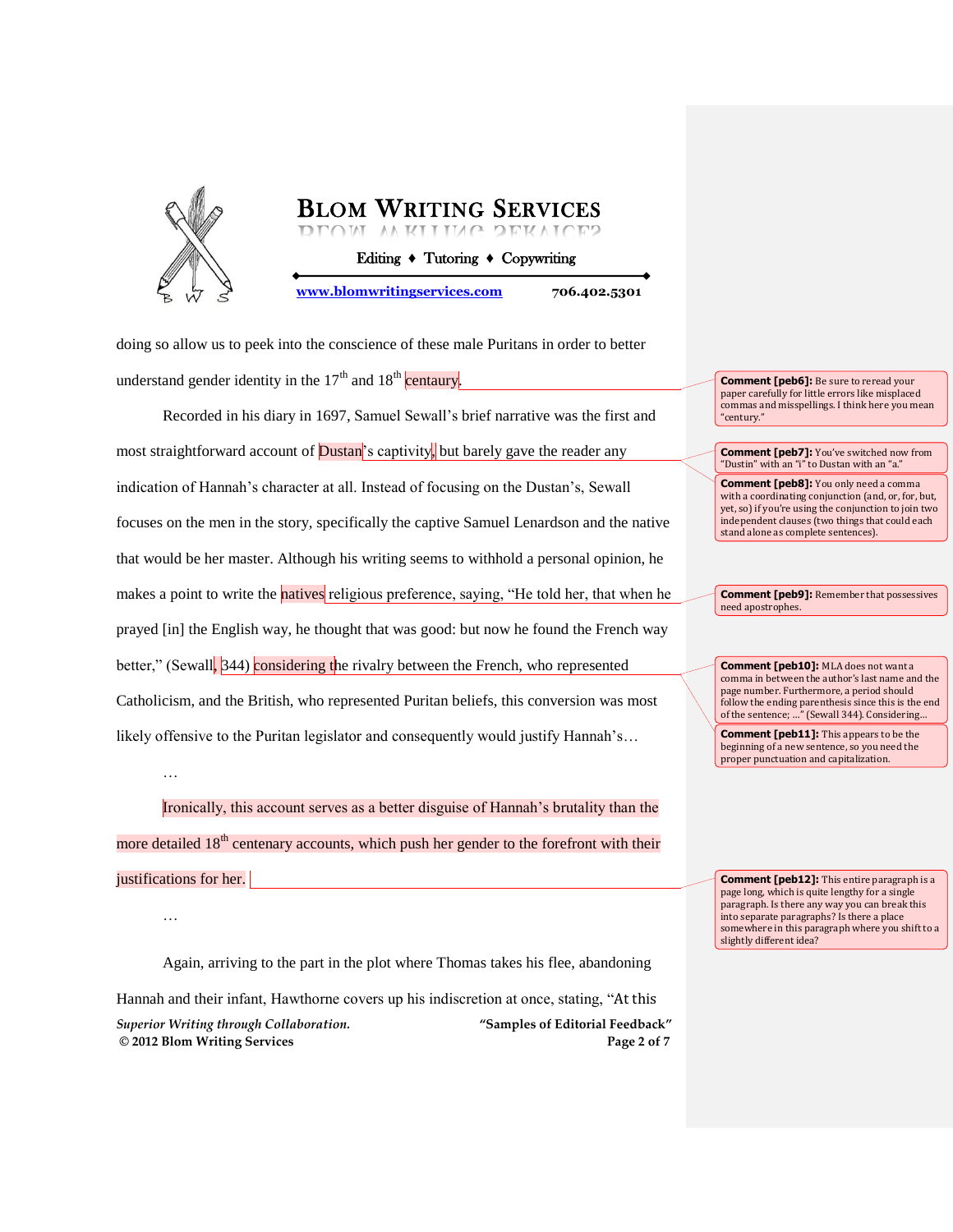

terrible instant, it appears that the thought of his children's danger rushed so powerfully upon his heart, that he quite forgot the still more perilous situation of his wife; or, as is not improbable, he had such knowledge of the good lady's character, as afforded him a comfortable hope that she would hold her own, even in a contest with a whole tribe of  $\ln \frac{d}{d}$  (Hawthorne) This justification, which states that Thomas Dustan on impulse sought the safety of his legacy and was thus blinded to the danger Hannah was in, or that he knew her "good character", would ensure her safety. When considering the good character he speaks of is assumed as a result of killing and scalping a Native American family, this assertion conflicts with not only Puritan beliefs, but also the gender conventions of the 18<sup>th</sup> century, which viewed women as a symbol of humanity, compassion and virtue.

**Comment [peb13]:** In MLA, any quotation that is four full lines or longer, like this one, has to be a block quote. For more information, go to the following page: [http://owl.english.purdue.edu/owl/resource/74](http://owl.english.purdue.edu/owl/resource/747/03/) [7/03/](http://owl.english.purdue.edu/owl/resource/747/03/) and look at the information under the heading "Long Quotations."

**Comment [peb14]:** Do you have any actual evidence that these were the gender conventions of the 18<sup>th</sup> century?

Although historians such as Barbra cutter assert that it wasn't until the eighteenth century that women embodied peace, it is evident through Cotton Mather and Jonathon Carvers  $17<sup>th</sup>$  century accounts that there were still gender norms in place to which Hannah Dustan's behavior did not subscribe.

**Comment [peb15]:** Why do you choose to end your paper with a focus on these two accounts and with a focus on the  $17<sup>th</sup>$  century. The ending of your introduction focuses on both the  $17^{\rm th}$  and 18<sup>th</sup> centuries and on all of the accounts?

*Superior Writing through Collaboration.* **"Samples of Editorial Feedback" © 2012 Blom Writing Services Page 3 of 7**

…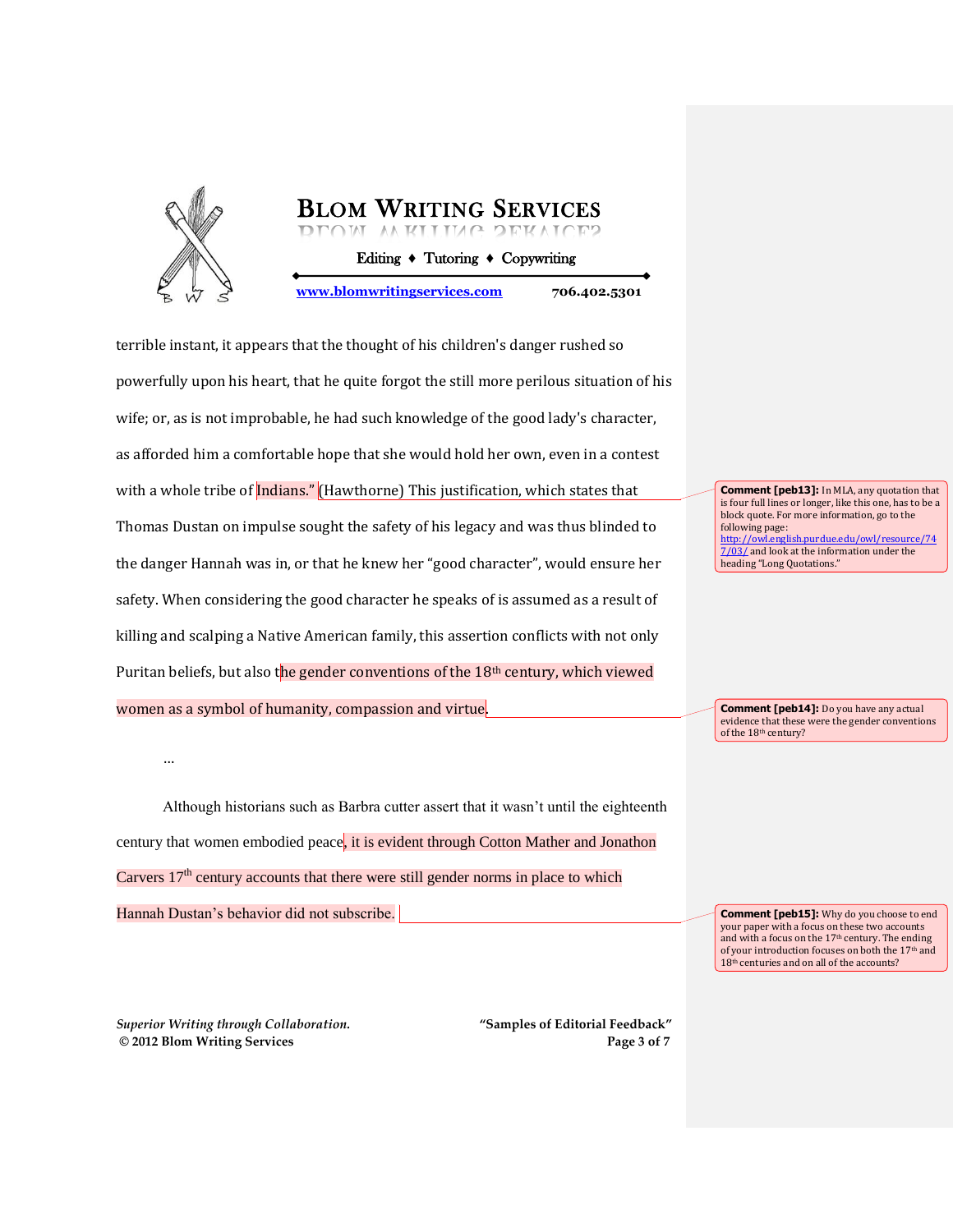

Editing **♦** Tutoring **♦** Copywriting

**[www.blomwritingservices.com](file:///H:/Paul) 706.402.5301**

### **Closing Comments**

**Hi ---------,**

**I think you're off to a strong start with this paper. You do a good job of pulling apart these different accounts and analyzing the various ways in which the gender of Dustin is emphasized/deemphasized and how it is treated in general. Remember to go back and reread your paper carefully for proper punctuation and spelling because I noticed many inconsistencies that appear to be typos. Personally, it helps me to read the paper out loud when I'm proofreading my own work. This might also help you with some instances of awkward or unclear phrasing and sentence structure. I can't point out each and every issue since you are a student.**

**I also suggest you look at your paragraphs, most of which are quite long. A paragraph should be a set of sentences that are all focused on a single idea. Each of your body paragraphs focuses on a specific account of this story, but could you break each of these into two paragraphs? In a lot of these, you begin by talking only about the account and what you see in it. Later in each paragraph, you begin to compare it to other accounts. Perhaps this change would be a good place to separate your paragraphs.** 

**Overall, the organization makes sense, although I'm quite concerned about your thesis. I'm not entirely sure what you thesis is in this paper. You compare several accounts of the same story, and you have many points about each work, but what is the overall point? What is the main thing you are arguing or trying to convince your reader? You need to explicitly state this somewhere in your introduction and return to that idea in your conclusion. I think it's implied in your text, but it would help to make it clearer and more specific.**

**Finally, I suggest you check out some helpful links on MLA format. In-text citations should only provide the author's last name, followed by a space and then the page number. If you vmention the name of the author of an outside source in your text, you don't need to include the author's name in the in-text citation. Remember to include a works cited page listing all of the sources you've cited in your paper. For more information, check out the [Purdue OWL's page on MLA citations](http://owl.english.purdue.edu/owl/resource/557/01/) or [Diana Hacker's page on MLA](http://www.dianahacker.com/resdoc/humanities.html). Both of these cites show you how to cite a source in the text of your paper and in your Works Cited Page. They also provide sample papers so you can see how it all comes together.**

**I've enjoyed reading your paper and I wish you the best of luck as you continue to revise. If you have time, we could always meet face-to-face to discuss this further or chat online. Good work so far and good luck with the rest!**

> **Sincerely, Paul**

*Superior Writing through Collaboration.* **"Samples of Editorial Feedback" © 2012 Blom Writing Services Page 4 of 7**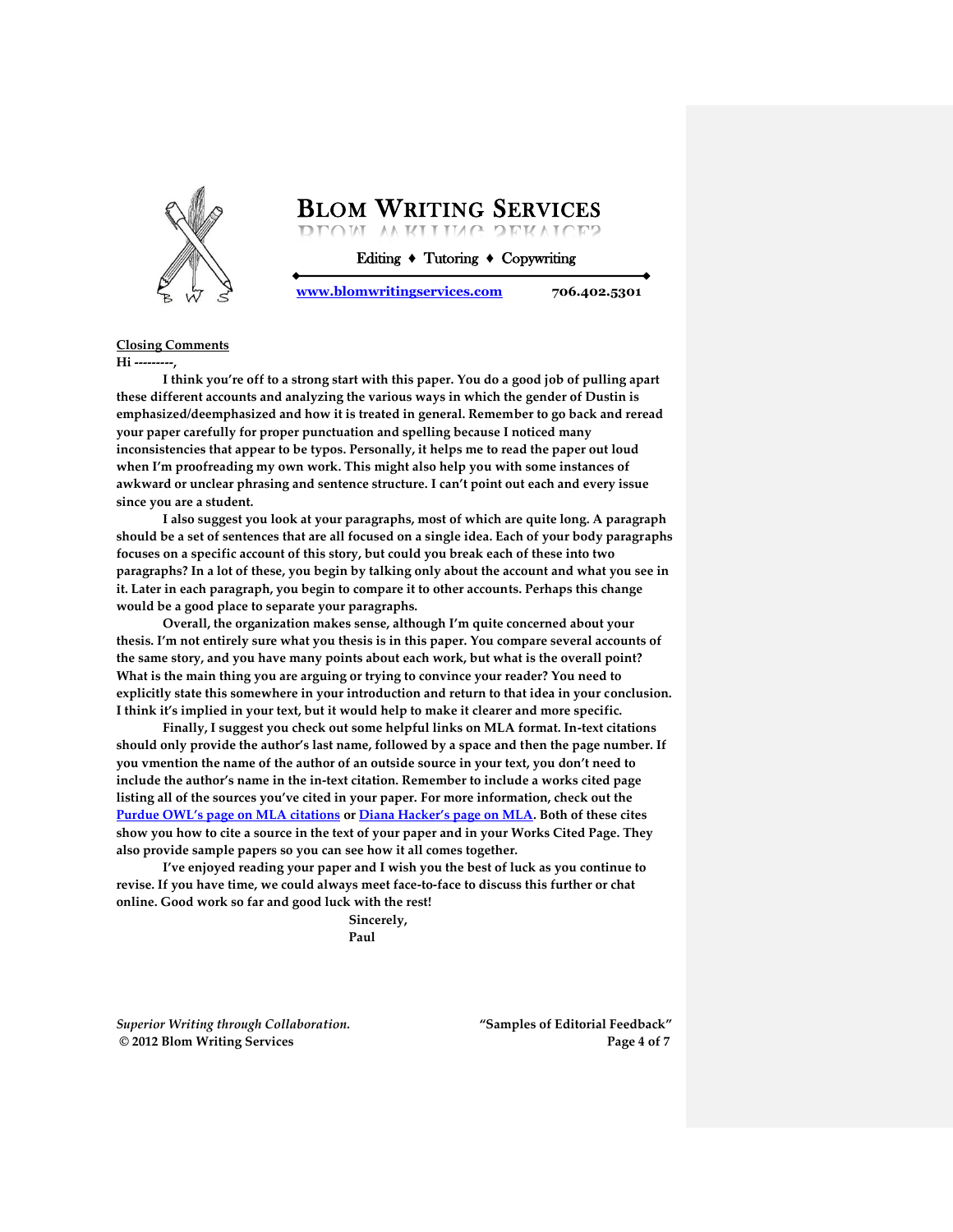

Editing **♦** Tutoring **♦** Copywriting

**[www.blomwritingservices.com](file:///H:/Paul) 706.402.5301**

## **Sample 2**

## **Works Cited**

Stallings, Richard. "Nuclear Reaction: Why do Americans Fear Nuclear

Power?" Frontline. 28 February 2010 <http://www.pbs.org/wgbh/pages/frontline/shows/reaction/int erviews/stallings.html >.

United States Department of Energy. Budget and Funding.

http://www.ocrwm.doe.gov/about/budget and funding.shtml.

11 February 2010. 15 February 2010.

United States Department of Energy. Why Do Scientists Think a

Repository Will Work? [http://www.ocrwm.doe.gov/factsheets/doeymp0004.shtml.](http://www.ocrwm.doe.gov/factsheets/doeymp0004.shtml.%20November%202004)  [November 2004](http://www.ocrwm.doe.gov/factsheets/doeymp0004.shtml.%20November%202004). 15 February 2010.

United Stated Department of Energy. Overview: Yucca Mountain

## Project.

[http://www.ocrwm.doe.gov/factsheets/doeymp0026.shtml.](http://www.ocrwm.doe.gov/factsheets/doeymp0026.shtml.%20November%202003)  [November 2003](http://www.ocrwm.doe.gov/factsheets/doeymp0026.shtml.%20November%202003). 15 February 2010.

United States Nuclear Regulatory Commission. Radioactive Waste:

An Introduction. 27 August 2009.

*Superior Writing through Collaboration.* **"Samples of Editorial Feedback" © 2012 Blom Writing Services Page 5 of 7**

#### **Comment [peb16]:** In 2009, MLA came out with its 7th edition and has made some significant changes. I'll point these out in my comments. Remember, however, that some professors have special requests for citations. Sometimes they want their own version of MLA, so read your syllabus and assignment sheet carefully to see if they specify that they want anything that's a bit different. Always adhere to your professors' wishes in these matters.

**Comment [peb17]:** The title of the Works Cited should not be bolded or underlined. It should just be written out normally and centered. The entire works cited page should be doublespaced, with no extra lines in between the header or between individual citations. And remember, this entire thing should be Times New Roman, size 12 font to follow MLA guidelines.

**Comment [peb18]:** To give you an example to go by, I've redone this citation at the bottom of the list. It's highlighted in yellow.

**Comment [peb19]:** Be aware of the fact that this source is an interview. If this interview text is only available online, then for the most part, it should be cited just like a page of a website. For more information on citing interviews[, go here.](http://owl.english.purdue.edu/owl/resource/747/09/)

**Comment [peb20]:** After giving the title of the website, you need to include the publisher information, which means the publisher, a comma, and the publishing date. You can usually find this sort of thing at the bottom of the page  $\bigcap$ ...

**Comment [peb21]:** MLA no longer requires that you list the url for a website because so many url's are not static and often change. MLA also assumes that, with all of the other info you give ...

**Comment [peb22]:** In the past, MLA has allowed people to either use italics or underlines to indicate a work that can stand on its own, as long as the writer uses one or the other and no ...

**Comment [peb23]:** To cite an entire website: Give the author of the website. If, as in this case, there doesn't seem to be an author, begin with the title of the site in italics. The rest of the info you ...

**Comment [peb24]:** Ultimately, this source is just like the previous source, a page on a website, so you can make the citation in the same manner as above. However, I notice that you have ...

**Comment [peb25]:** Because you have five different sources from one website, I would definitely advise you to just cite the entire

...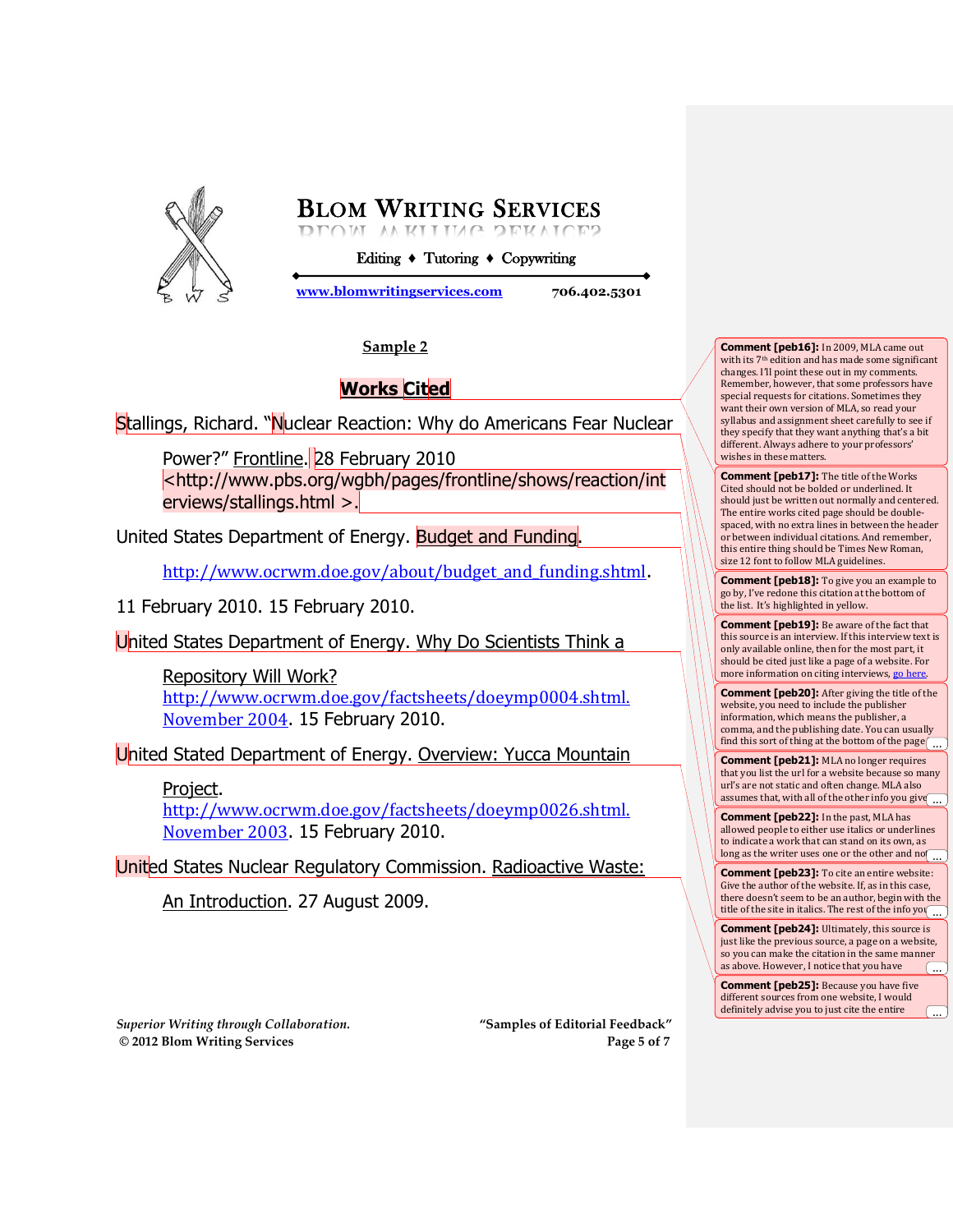

United States Nuclear Regulatory Commission. Locations of

Independent Spent Fuel Storage Installations. [http://www.nrc.gov/waste/spent-fuel-storage/locations.html. 15](http://www.nrc.gov/waste/spent-fuel-storage/locations.html.%2015%20October%202009)  [October 2009](http://www.nrc.gov/waste/spent-fuel-storage/locations.html.%2015%20October%202009). 15 February 2010.

…

Nuclear Waste Policy Act of 1982, As Amended. Public Law 97-425

(96 Stat. 2201). 7 January 1983.

United States General Accounting Office (GAO). Yucca Mountain:

Persistent Quality Assurance Problems Could Delay Repository Licensing and Operation. GAO-04-460. April 2004.

Ground Zero: The Aftermath of Fifty Nuclear Years. Shuntaro

Sugiura, Satoshi Atsumi, Nobuhisa Yamashita, and Hiroshi Ashidate. 1996.

Man, Energy, and The Environment: Part One. 1992.

Man, Energy, and The Environment: Part Two. 1992.

Stallings, Richard. "Nuclear Reaction: Why do Americans Fear Nuclear

Power?" Frontline. WGBH Educational Foundation, 2010. Web. 28 Feb. 2010.

*Superior Writing through Collaboration.* **"Samples of Editorial Feedback" © 2012 Blom Writing Services Page 6 of 7**

**Comment [peb26]:** Is this the session of the GAO that came up with this? If so, that's fine.

**Comment [peb27]:** Insert the location of publication followed by a colon and the organization that published this document, followed by a comma and then the date. End it with the medium, which is probably Print.

**Comment [peb28]:** Are these last three items films? Movies should begin with their title, in italics. After this, give the directors name (Example: Dir. Tim Burton) and a period. Then put the distribution company, a comma, and the release year. The last thing in the citation should be the medium. If it is a film that is in theaters or has not yet been released on video or DVD, put "Film." If is now out on video, put the appropriate medium (DVD, VHS, Laser disc, etc.). If the actors who performed in the movie are especially relevant, you can insert them after the director. There should still be a period after the director. Then put "Perf." followed by a list of the important actors with their names separated by commas. These should be listed in the order of importance.